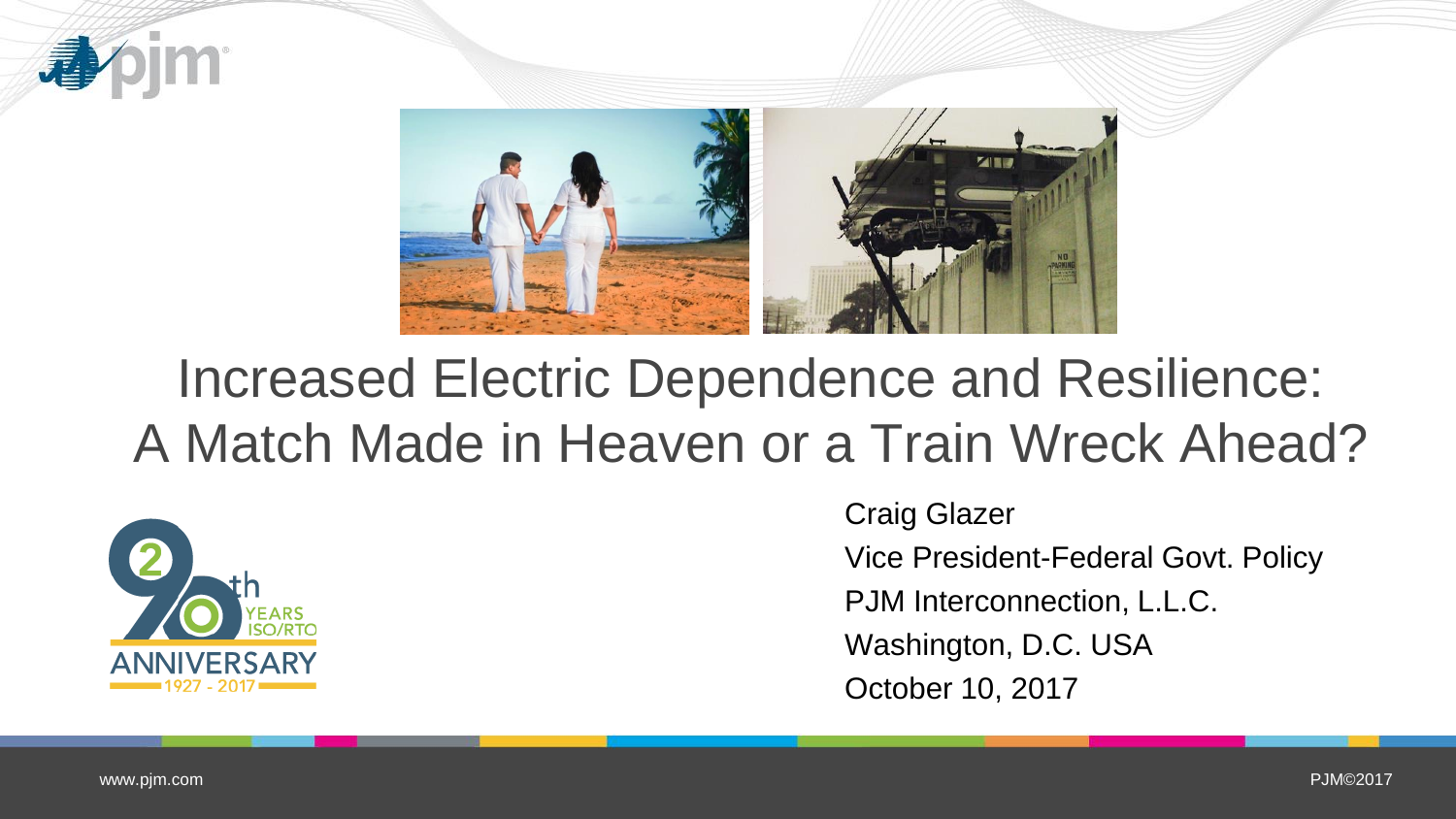

#### **The United States Grid Security Model**

- EPACT 2005: Congress subjects all 'users of the bulk electric system' to mandatory reliability standards, including cybersecurity standards
- Standards set by industry organization (NERC) but subject to approval by the federal regulator (FERC)
- Standards initial focus was reliability but have expanded to physical and cyber-security
	- CIP 14 Critical Transmission Facilities
	- Cybersecurity Plans
	- Supply Chain Management

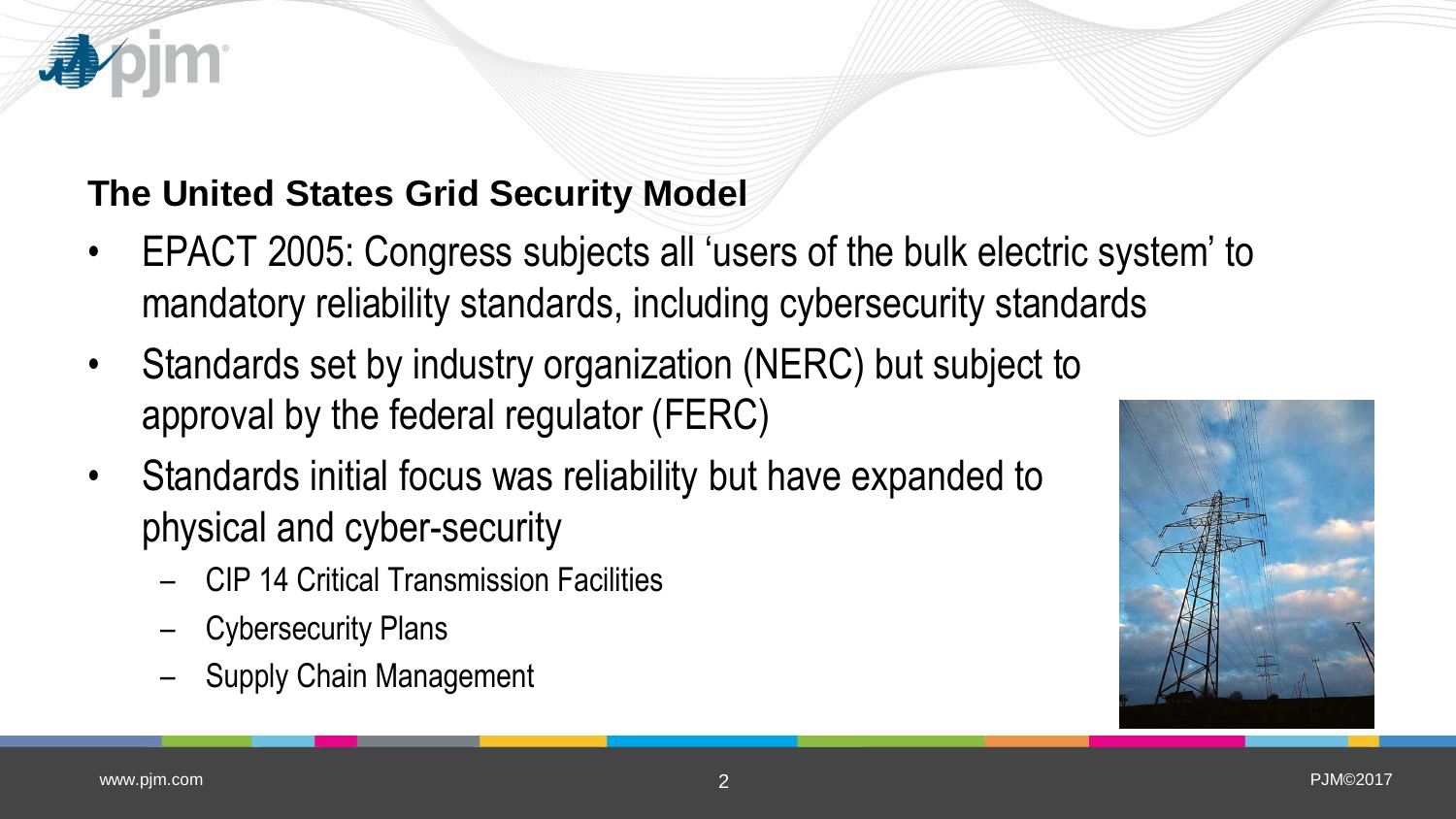

#### **The United States Grid Security Model (continued)**

- **Electric Distribution System Security:** State regulated, largely left to individual utility.
- **Gas Pipeline Infrastructure:** Voluntary industry-driven guidelines, regulation by Transportation Security Administration
- **Tri-furcated Model:** Minimal upstream reach

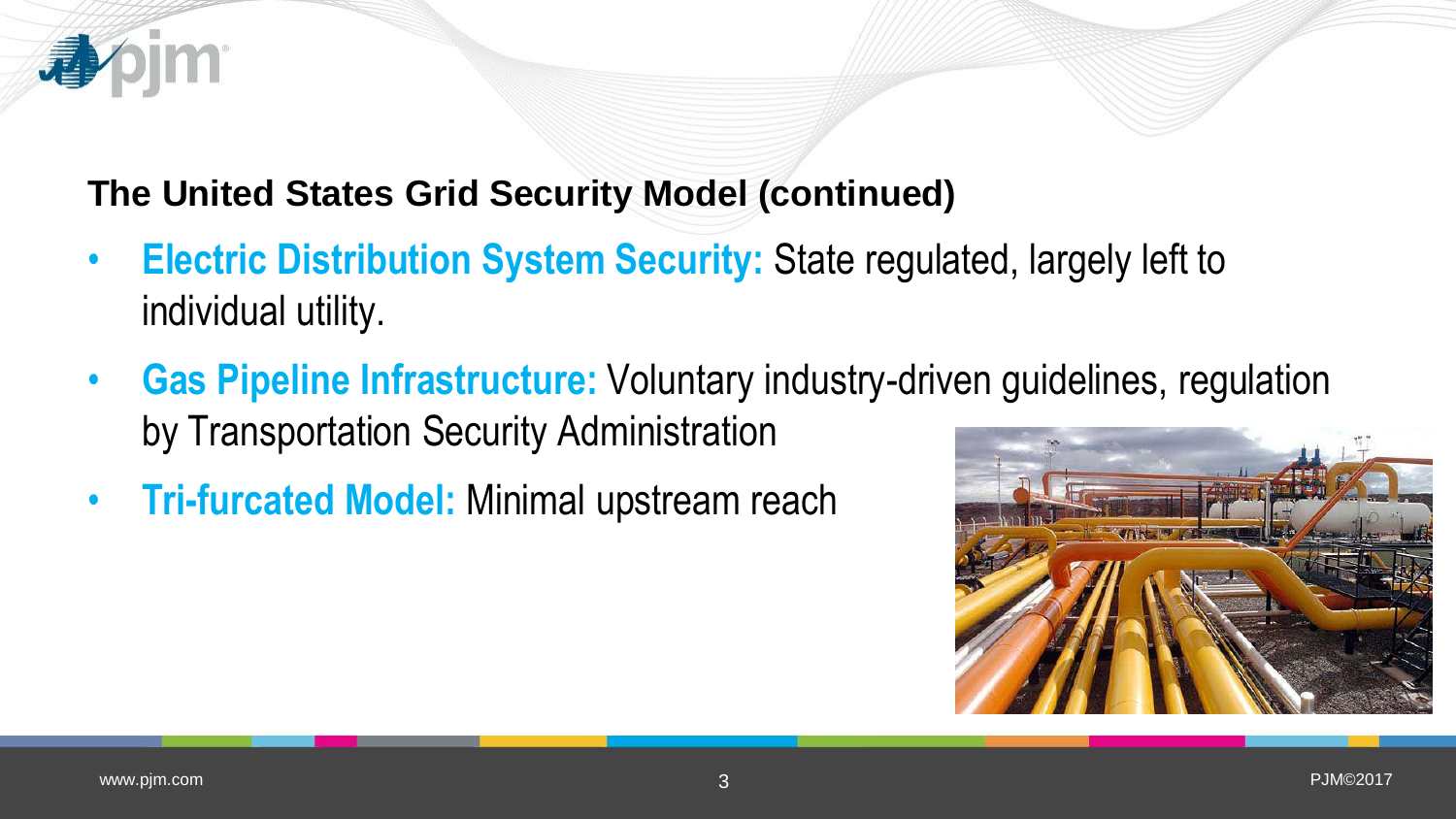### **Emerging threats and various degrees of control/self-help:**

- **Cybersecurity:** Identification of assets, auditing, upstream supply chain procurement practices;
- **Geomagnetic Disturbances:** FERC Requirement for vulnerability assessments and mitigation to ensure steady state performance for "one in 100 year event";
- **Electro-magnetic Pulses:** FERC declines to issue standard due to need for additional analysis of appropriate protection measures;
- **Natural events:** Super-storms Sandy and Irma, drought conditions etc.



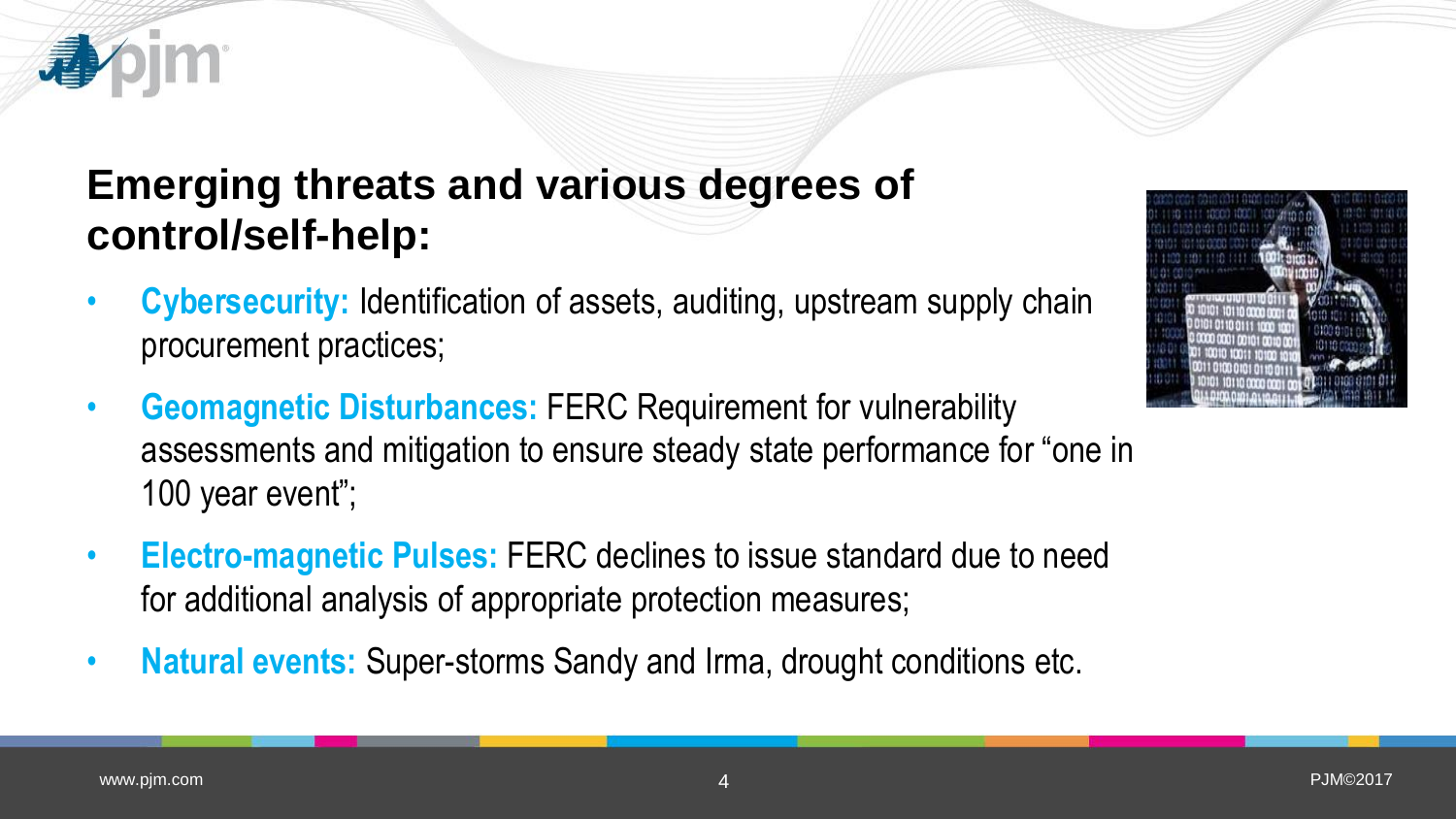

#### **Today's Latest Discussion:**

### Resilience: An actionable goal or a new fad?

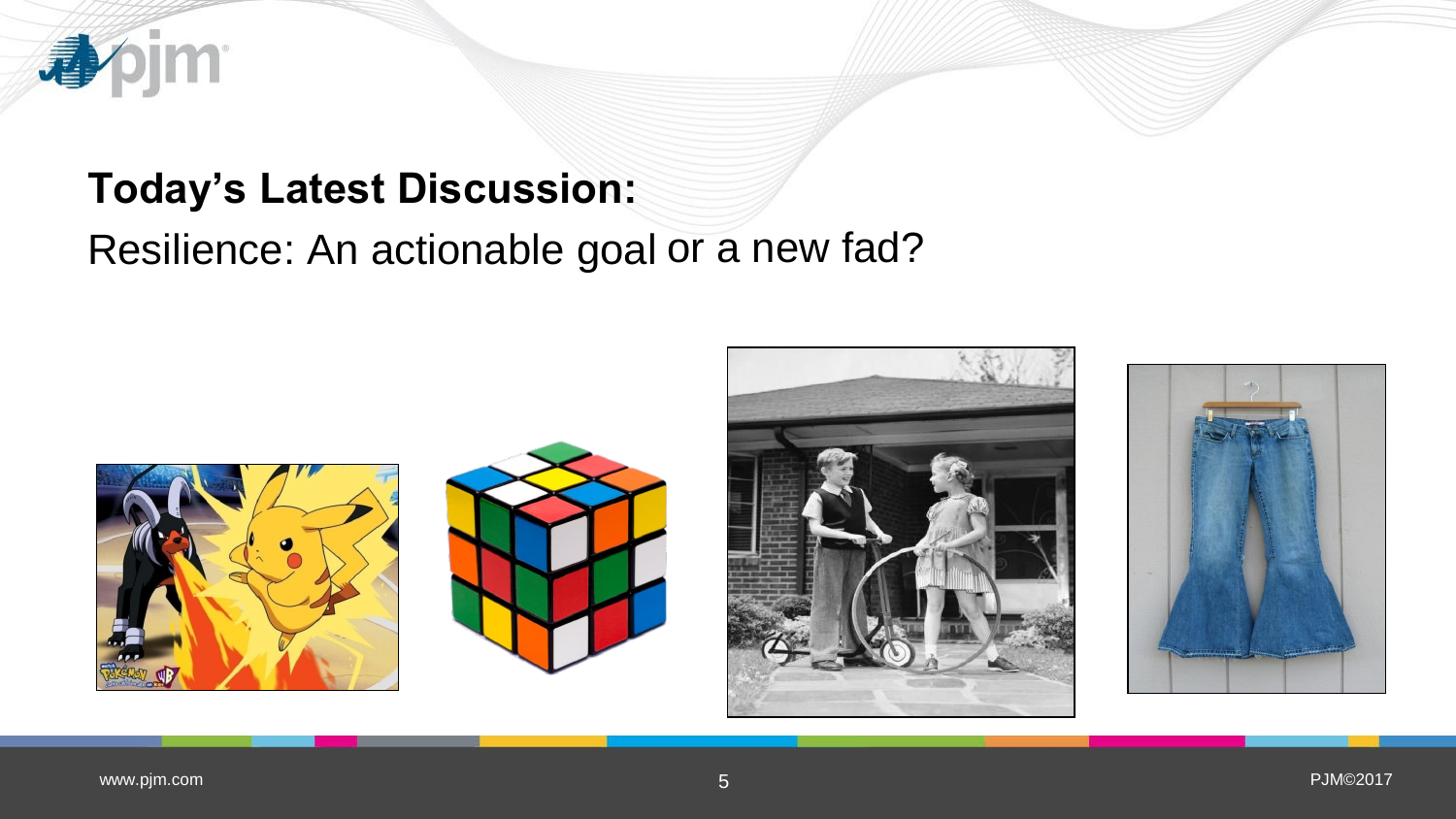#### Reliability vs. Resilience

### **Reliability vs. Resilience**

- **Reliability**: "Operating the elements of the bulk-power system] within equipment and electric system thermal, voltage, and stability limits so that instability, uncontrolled separation, or cascading failures of such system will not occur as a result of a sudden disturbance, including a cybersecurity incident, or unanticipated failure of system elements"
- **Resilience:** "Resilience is preparing for, operating through and quickly recovering from a high-impact, low-frequency event"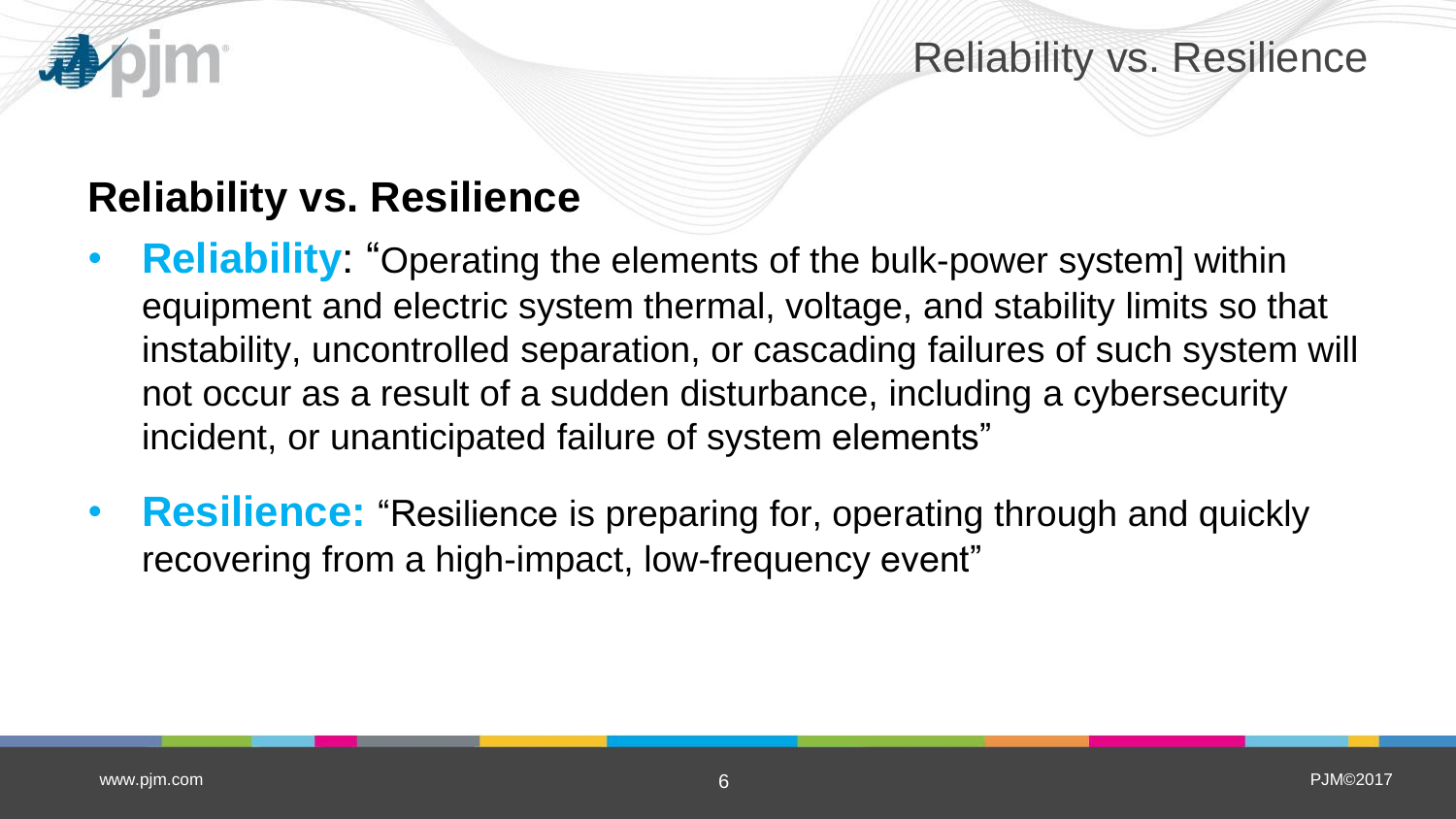### Policy Development in an Increasingly Electric Dependent World

## **Resilience Planning**

- What to plan for? Actionable threats? Remote threats?
- The line between prudent planning vs. gold plating?
- Differing customer requirements on resilience
	- Is the goal to empower customers through self-help vs. utility offerings?
	- Should resilience be targeted to certain customers?
		- Re-define universal service to 'raise the bar' for all or focus on customers willing to pay for more 'resilient' service?
		- Free riders given the interconnected nature of the grid?

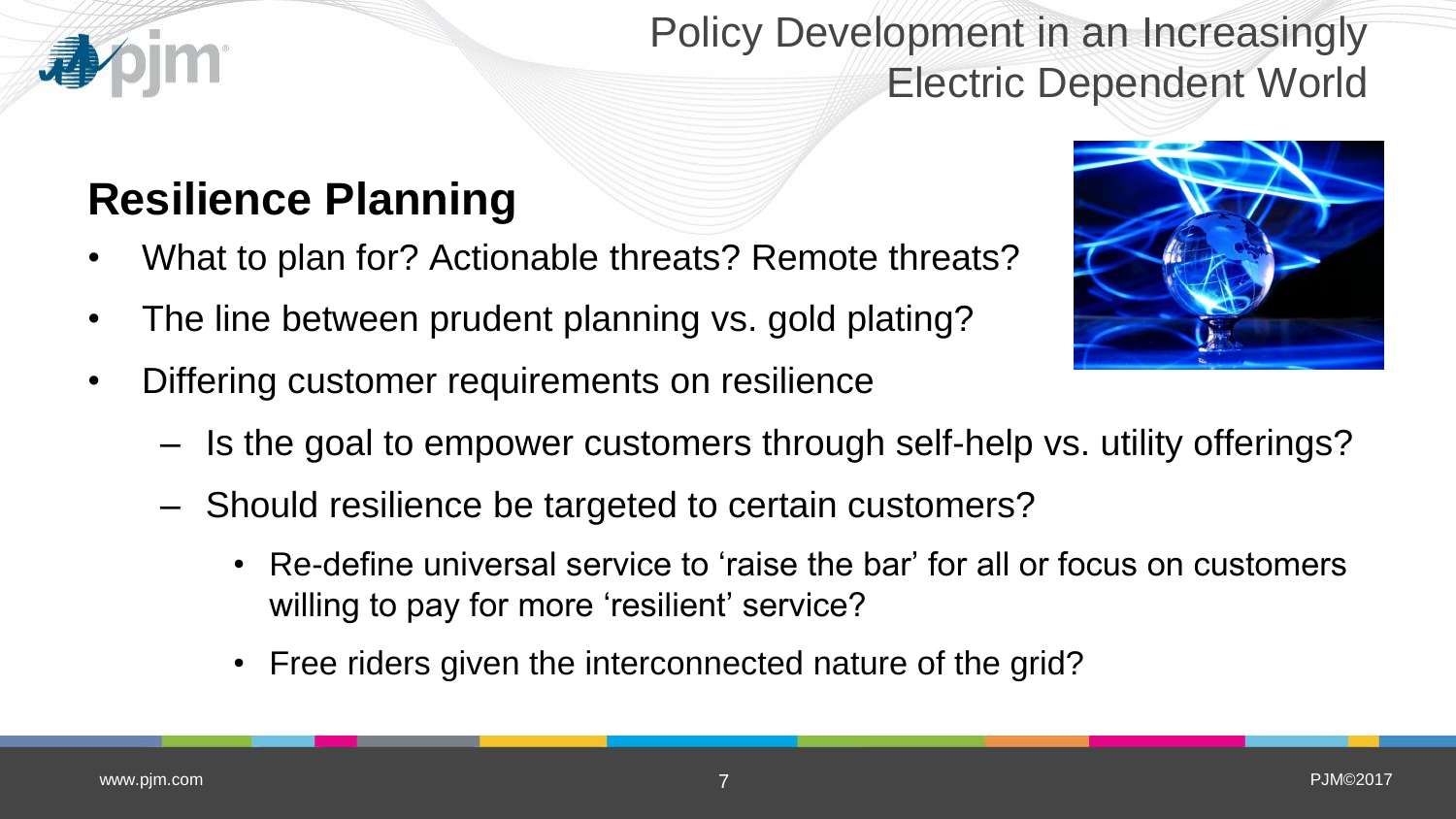

## An Added Complication: **Who Decides?**

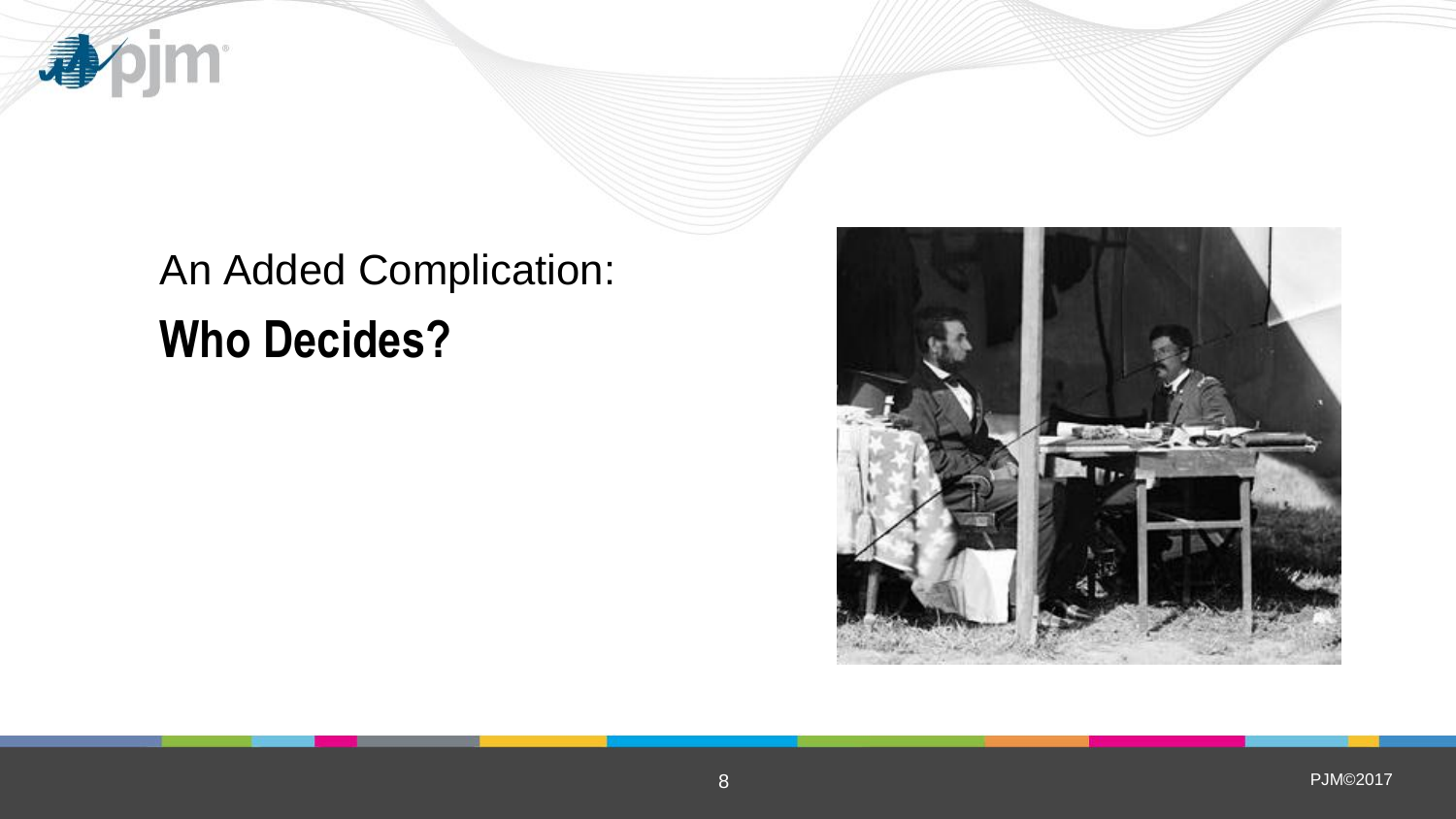## • **States:**

- State Energy Policies: Governors/legislators
- State PUCs
- State Emergency Management agencies?

## • **FERC**

- **Department of Homeland Security/FEMA**
- **Department of Energy**
- **Congress**
- **International Consensus**





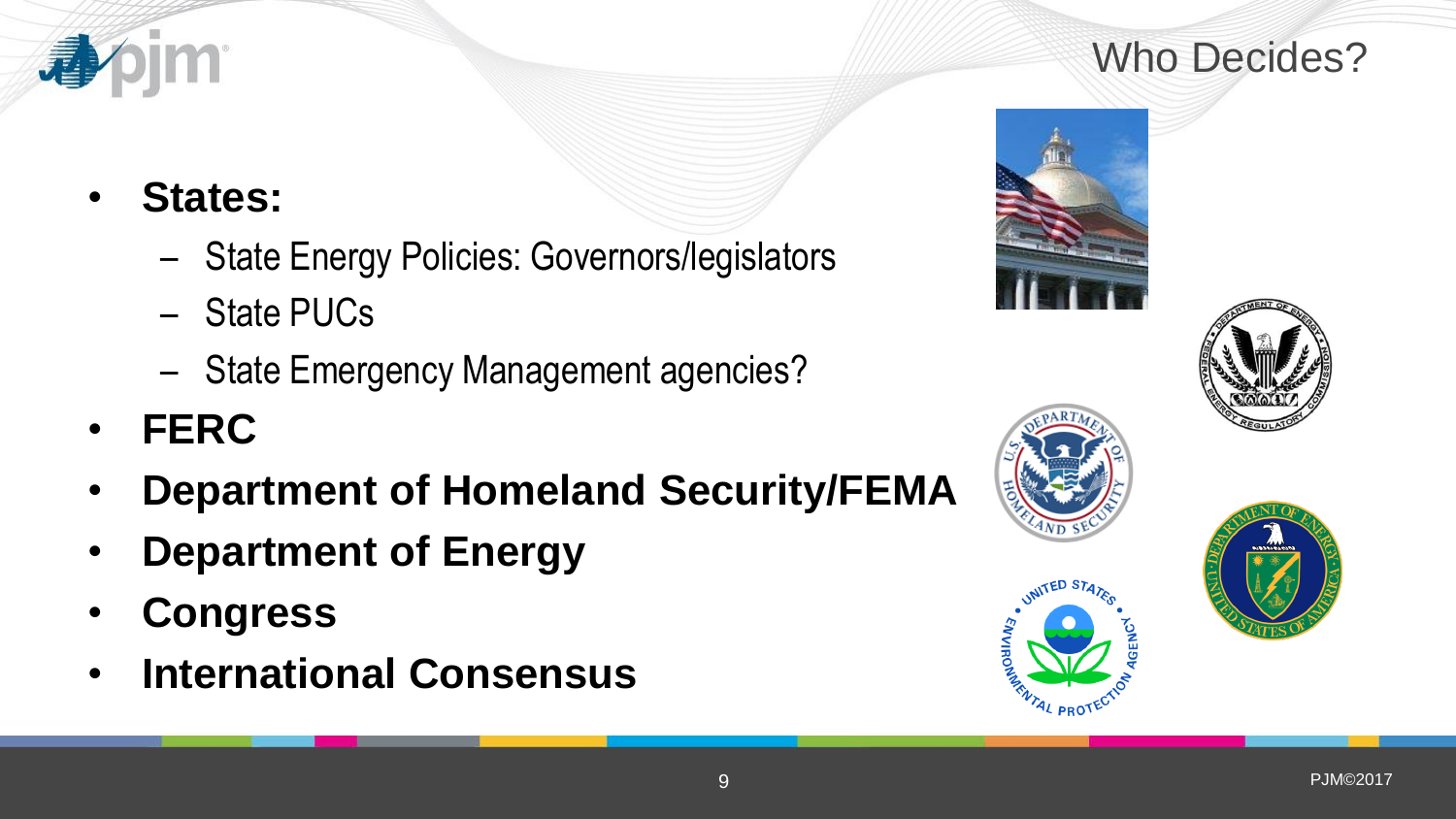

Avoiding The Quagmire Of Inaction

#### **"***Hanging in mid-air":* a dangerous place